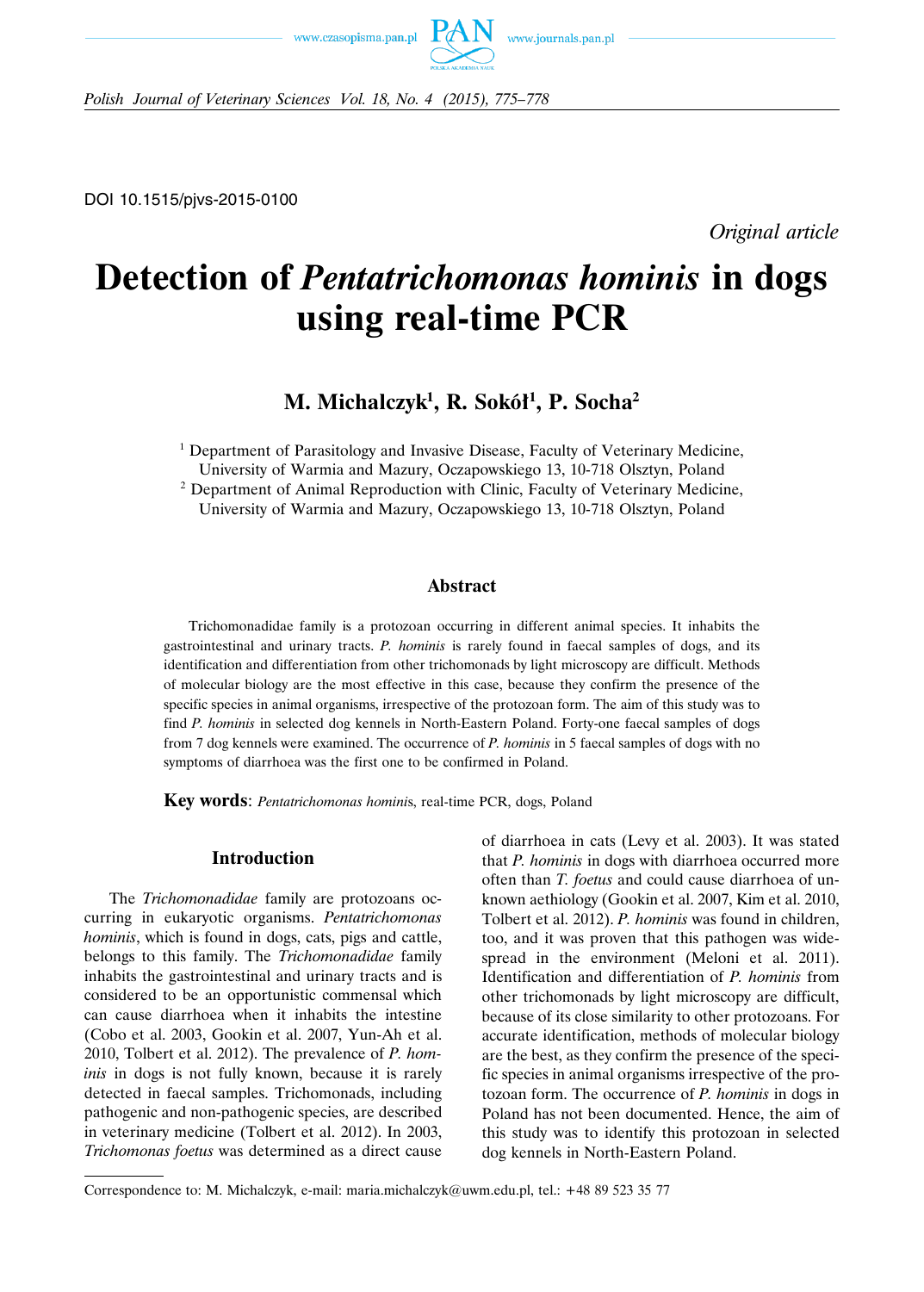www.czasopisma.pan.pl



| N <sub>0</sub><br>samples | <b>Breed</b>            | <b>Sex</b> | Age      | Results of<br>real-time PCR<br>for <i>P. hominis</i> | Results of microscopy            |
|---------------------------|-------------------------|------------|----------|------------------------------------------------------|----------------------------------|
| 1.                        | French Bulldog          | female     | 4 years  |                                                      |                                  |
| 2.                        |                         | puppy      | 8 weeks  | $\overline{\phantom{0}}$                             |                                  |
| 3.                        | German Shepherd         | female     | 4 years  | $\ddot{}$                                            |                                  |
| 4.                        |                         | puppy      | 9 weeks  | $\ddot{}$                                            | Isospora spp.                    |
| 5.                        | Polish Tatra Sheepdog   | female     | 5 years  | $\overline{\phantom{0}}$                             |                                  |
| 6.                        |                         | puppy      | 9 weeks  | $\overline{\phantom{0}}$                             | Isospora spp.                    |
| 7.                        |                         | puppy      | 9 weeks  | ⋍                                                    | Isospora spp.                    |
| 8.                        |                         | puppy      | 9 weeks. | ⋍                                                    | Isospora spp.                    |
| 9.                        | Slovakian Hound         | female     | 3 years  | $\overline{\phantom{0}}$                             |                                  |
| 10.                       |                         | puppy      | 8 weeks  |                                                      |                                  |
| 11.                       |                         | puppy      | 8 weeks  |                                                      |                                  |
| 12.                       |                         | puppy      | 8 weeks  | $\ddot{}$                                            |                                  |
| 13.                       |                         | puppy      | 8 weeks  | $\ddot{}$                                            |                                  |
| 14.                       |                         | puppy      | 8 weeks  | $\overline{\phantom{0}}$                             |                                  |
| 15.                       |                         | puppy      | 8 weeks  | $\overline{\phantom{0}}$                             |                                  |
| 16.                       | Bavarian Mountain Hound | female     | 4 years  |                                                      |                                  |
| 17.                       |                         | puppy      | 8 weeks  | $\overline{\phantom{0}}$                             |                                  |
| 18.                       |                         | puppy      | 8 weeks  | $\overline{\phantom{0}}$                             |                                  |
| 19.                       |                         | puppy      | 8 weeks  | $\ddot{}$                                            |                                  |
| 20.                       |                         | puppy      | 8 weeks  |                                                      |                                  |
| 21.                       |                         | puppy      | 8 weeks  |                                                      |                                  |
| 22.                       |                         | puppy      | 8 weeks  |                                                      |                                  |
| 23.                       |                         | puppy      | 8 weeks  |                                                      |                                  |
| 24.                       | English Bulldog         | female     | 5 years  |                                                      |                                  |
| 25.                       |                         | puppy      | 4 weeks  |                                                      |                                  |
| 26.                       |                         | puppy      | 4 weeks  |                                                      |                                  |
| 27.                       |                         | puppy      | 4 weeks  |                                                      |                                  |
| 28.                       |                         | puppy      | 4 weeks  |                                                      |                                  |
| 29.                       |                         | puppy      | 4 weeks  |                                                      |                                  |
| 30.                       |                         | puppy      | 4 weeks  |                                                      |                                  |
| 31.                       |                         | puppy      | 4 weeks  | $\overline{\phantom{0}}$                             |                                  |
| 32.                       | German Shepherd         | female     | 4 years  | $\overline{\phantom{0}}$                             | Toxocara canis, Trichuris vulpis |
| 33.                       |                         | puppy      | 9 weeks  | $\overline{a}$                                       |                                  |
| 34.                       |                         | puppy      | 9 weeks  |                                                      |                                  |
| 35.                       |                         | puppy      | 9 weeks  | ⋍                                                    | Toxascaris leonina               |
| 36.                       |                         | puppy      | 9 weeks  |                                                      |                                  |
| 37.                       |                         | young      | 6 months | $=$                                                  | Toxascaris leonina               |
| 38.                       |                         | young      | 6 months |                                                      | Toxascaris leonina               |
| 39.                       |                         | young      | 6 months |                                                      |                                  |
| 40.                       |                         | young      | 6 months |                                                      | Toxascaris leonina,              |
|                           |                         |            |          |                                                      | Toxocara canis                   |
| 41.                       |                         | young      | 6 months |                                                      | Toxascaris leonina               |

## Table 1. The results of real-time PCR and microscopy for species of parasites in dogs.

# **Materials and Methods**

Forty-one faecal samples collected from 7 dog kennels in North-Eastern Poland were used as the material for the study. The faecal samples were taken from 7 female dogs and their puppies (French Bulldog, German Shepherd, Polish Tatra Sheepdog, Slovakian Hound, Bavarian Mountain Hound). The dogs were held in dog playpens in good environmental conditions. Diarrhoea or symptoms of other diseases were not observed in the animals. They were regularly vaccinated and dewormed with Dehinel, Pratel, Drontal plus (except in the case of the puppies), and the last time the dogs they were dewormed was approximately 6-8 weeks before the samples to be examined were taken. All the puppies were dewormed at the age of 4 weeks. Detailed description of the tested dogs was described in the Table 1.

The real-time PCR was used to identify *P. hominis*. Genomic DNA was extracted from the faecal specimen using a Genomic Mini AX Stool kit (A&A Biotechnology, Gdynia, Poland). The extraction was performed according to the manufacturer's recommendation, and purified DNA was stored for further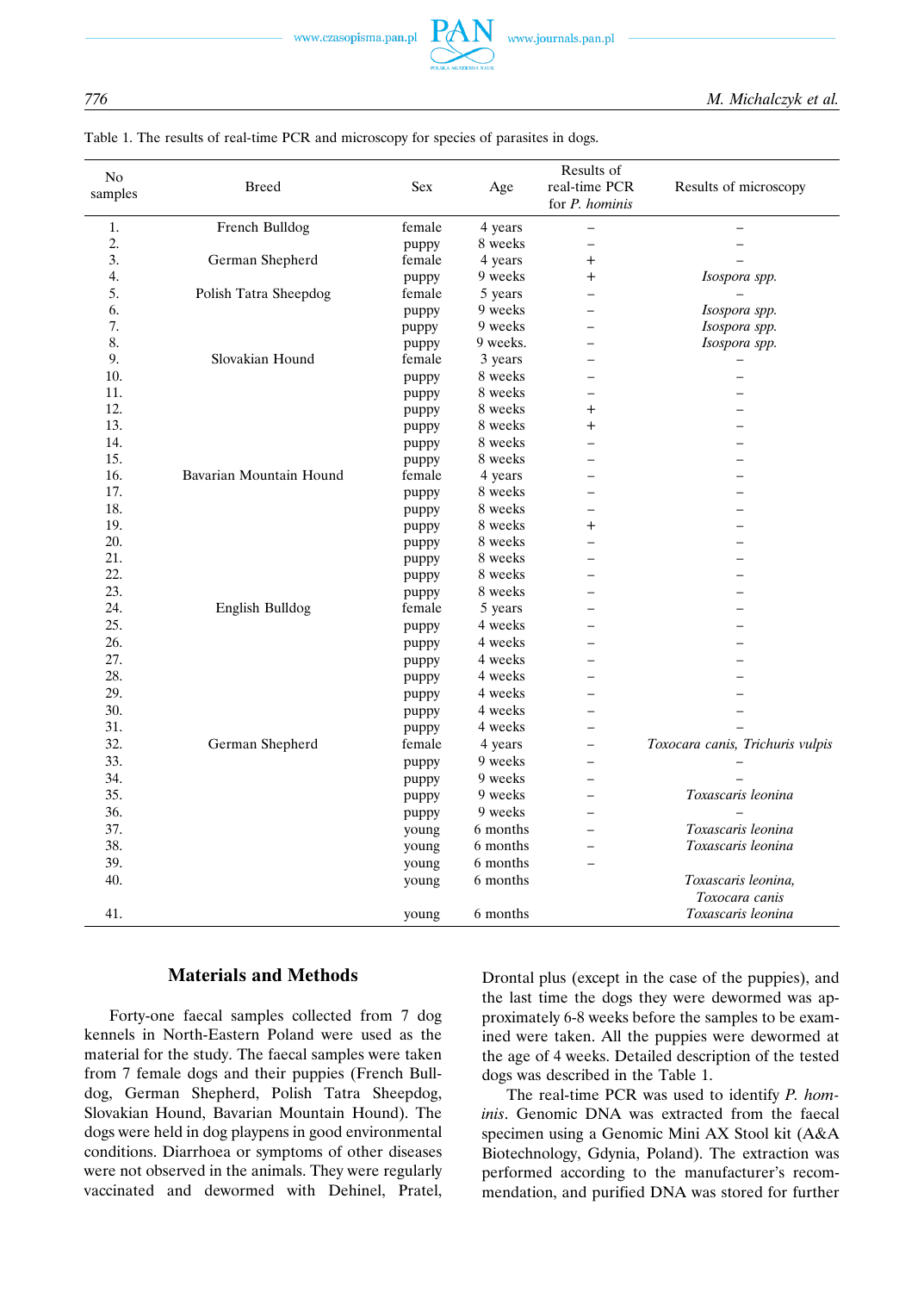www.czasopisma.pan.pl



studies at a temperature of -20°C. The following *P*. *hominis*-specific primers were used: Th<sub>3</sub> (5<sup>2</sup>-TGT) AAA CGA TGC CGA CAG AG -3') and Th5 (5'-CAA CAC TGA AGC CAA TGC GAG C -3') (Yun et al. 2010). Real-time PCR analysis was performed using FastStart Essentials DNA Green Master (Roche). The reactionary mixture, with a volume of 20 μl, contained approx. 100 ng of the extracted DNA (5 μl), 10 μl of FastStart Essential DNA Green Master; 2x conc., 1 μl of each primer. The volume was adjusted to 20 μl with FastStart Essential DNA Green Master; H<sub>2</sub>O, PCR grade. A positive control with the DNA of *P. hominis* was used in each reaction (Instytute Pasteur de Lille, Centre d' Infection et d' Immunitet de Lille (CIIL), Universite Lille Nord de France), and one negative control, in which the DNA was replaced with water, was also used. Reactions were conducted in a Light Cycler Nano System thermocycler (Roche). The applied reaction conditions involved a 1-minute initial denaturation at  $95^{\circ}$ C and 50 cycles with the subsequent stages of: denaturation at 95°C for 5 min., binding of primers at  $64^{\circ}$ C for 60 sec. and elongation at  $72^{\circ}$ C for 2 min. After the last reaction, the chain was finally synthesised at  $72^{\circ}$ C for 5 min. At the same time microscopic examination was conducted in order to determine the presence of other parasites. Faecal samples collected from dogs were analysed by the flotation method with the use of Darling's solution (50% saturated sodium chloride  $+50\%$  glycerol) and examined at a magnification of 400x to search for oocysts and eggs of parasites.

#### **Results**

Using the real-time PCR method, it was found that *P. hominis* occurred in 5 samples (12.19%): in the 4-year-old female German Shepherd and her 9-week-old puppy, in two 8-week-old Slovakian Hound puppies and in one 8-week-old Bavarian Mountain Hound puppy (Table 1). Microscopic examination of the specimens did not show *P. hominis*. However, eggs of *Toxocara canis* and *Trichuris vulpis* were found in one (24.39%) out of 7 (100%) of the examined female dogs. The oocysts of *Isospora spp*. were found in the 9-week-old German Shepherd puppy and in three 9-week-old Polish Tatra Sheepdog puppies. Roundworm eggs were detected in four (three had eggs of *Toxascaris leonina* and one of *T. leonina*) young German Shepherds (6-month-old) residing in the same dog farm as the female dog with 9-week-old puppies. However, only one puppy on this farm was infected with *T. leonina* (Table 1).

## **Discussion**

The extraction of *P. hominis* DNA from dog faeces was first carried out in China (Wen-Chao et al. 2014). Puppies at the age of 3 months with chronic diarrhoea were examined. Light microscopy and PCR analysis were used for identification. The effectiveness of these methods in recognizing the protozoan was estimated and it was confirmed that the PCR method was the most accurate. For the first time in Poland, we have shown the occurrence of *P. hominis* but this was indicated only on the basis of the results of examination of 5 faecal samples of dogs from 7 kennels using the real-time PCR method. The sampled dogs showed no symptoms of diarrhoea. Rivera et al. (2008) also stated that identification of *P. hominis* by light microscopy was difficult, because it was impossible to distinguish this species from other trichomonads. Tolbert et al. (2012) found *P. hominis* and *T. foetus* in the examined dogs with diarrhoea. They detected *P. hominis* more often than *T. foetus* in the dogs with diarrhoea and *P. hominis* occurred not only in young dogs at the age of 7 weeks to 6 months, but it occurs in 10-year-old dogs as well. All animals in the examined group experienced symptoms of diarrhoea. Additionally, they stated that the occurrence of a different internal parasite in the dogs with diarrhoea was more common than in the dogs in the control group with no symptoms of diarrhoea. Their results confirm that *P. hominis* in faeces can influence the symptoms of diarrhoea in animals; however, there is still no definite answer to the question. More detailed studies are required, i.e. a greater number of dogs with diarrhoea and without this symptom, in order to confirm the correlation between diarrhoea and the presence of the parasite in dog faeces. Two reports concerning this protozoan found in dog owners with gastrointestinal problems point to the fact that humans can be infected with this protozoan through contact with a dog or cat. Considering the close relation between humans and dogs and the, as yet unknown, prevalence of *P. hominis* in dogs, further studies in this area are advisable (Wen-Chao et al. 2014).

Yun-Ah Kim et al. (2010) examined samples from 14 puppies with symptoms of diarrhoea between the age of 2-9 months and stated that 3 out of 14 puppies (21.4%) were infected with *P. hominis*. Grellet et al. (2013) obtained samples for examination from 215 puppies from 25 dog kennels. The size of the kennel, its location, age of the animals and their body weight were taken into account. The dogs were divided into groups depending on the size of the kennel (the number of the puppies in the litter within a year) and on the weight group of the animals ( $\leq 25$  kg and  $\geq 25$ ) kg). They showed that  $20\%$  (5/25) of the examined